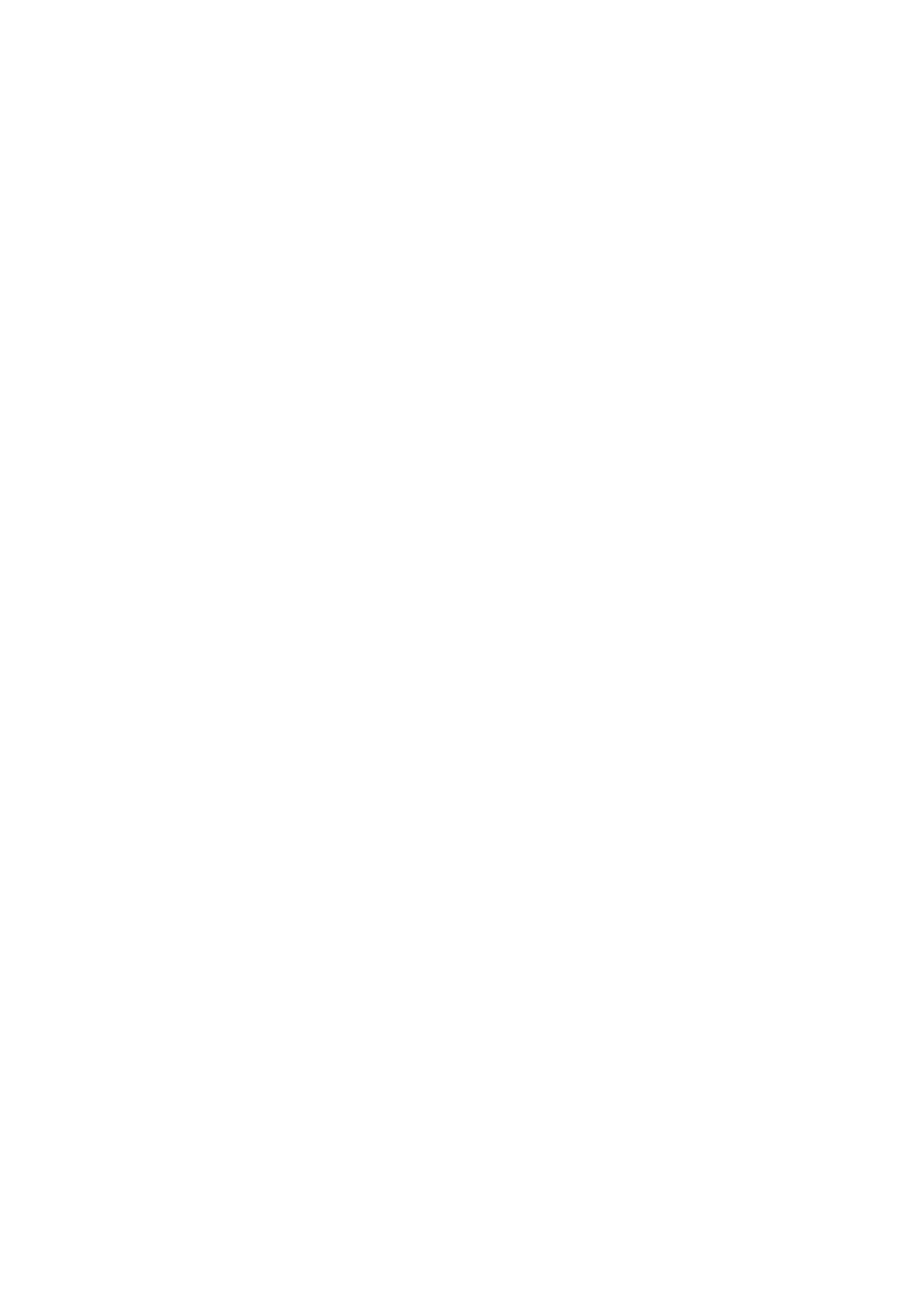## Sand Louvre Test

#### **Carried out for:**

#### **N.V. Renson Ventilation**

Maalbeekstraat 10 IZ 2 Vijverdam B-8790 Waregem Belgium

Contract: **Report 56827/1 Edition 2**

Date: **11 February 2013**

Issued by: **BSRIA Limited** Old Bracknell Lane West, Bracknell, Berkshire RG12 7AH UK

Telephone: +44 (0)1344 465600

Fax: +44 (0)1344 465626

E: bsria@bsria.co.uk W: www.bsria.co.uk

| Compiled by:               |                                           | Approved by:            |                                                            |
|----------------------------|-------------------------------------------|-------------------------|------------------------------------------------------------|
| <b>Name: Andrew Freeth</b> |                                           | <b>Name: Mark Roper</b> |                                                            |
| Title:                     | Senior Test Engineer<br><b>BSRIA Test</b> |                         | <b>Title:</b> Principal Test Engineer<br><b>BSRIA Test</b> |

This report must not be reproduced except in full without the written approval of an executive director of BSRIA. It is only intended to be used within the context described in the text.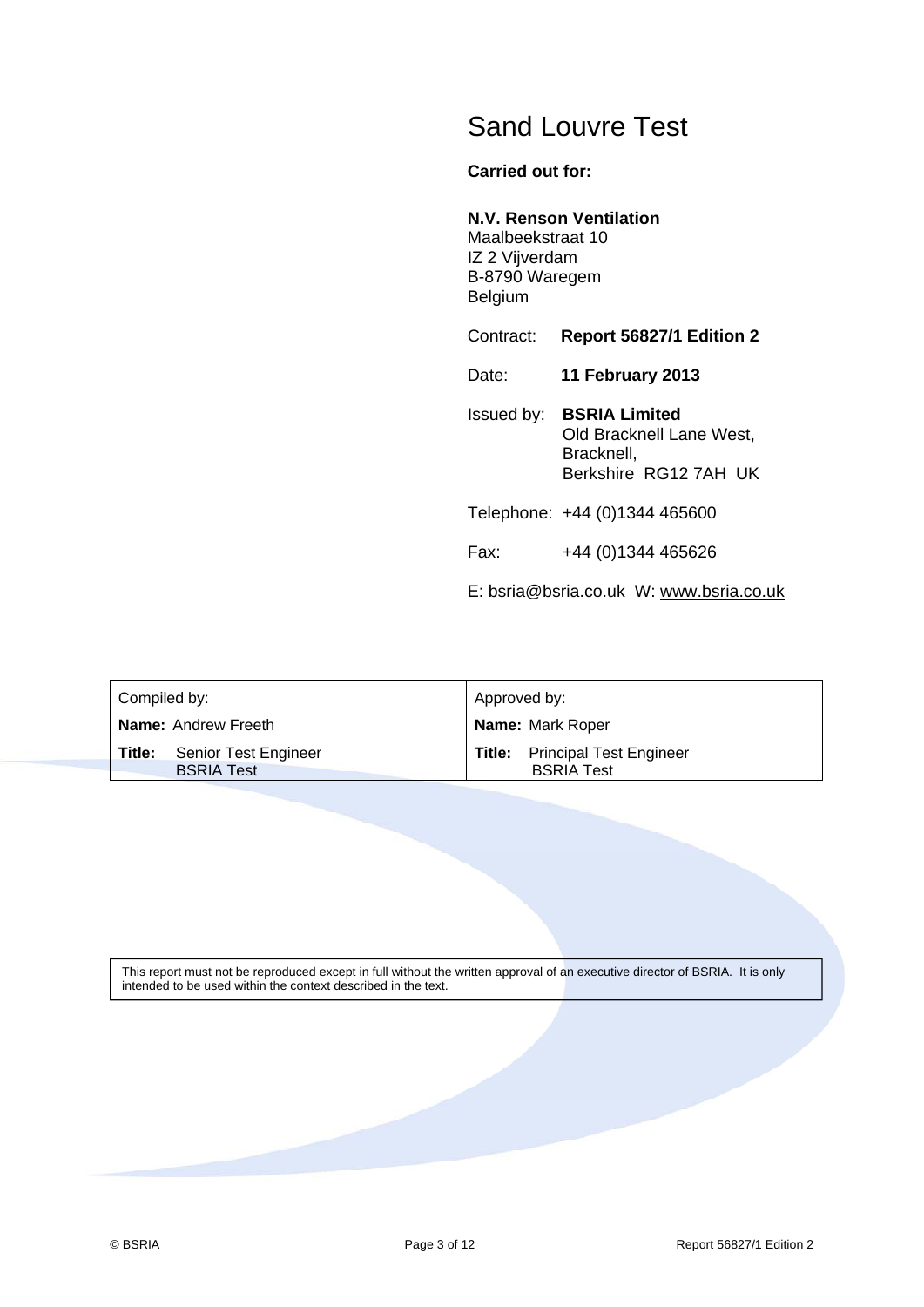## **CONTENTS**

| $1 \quad$     |                   |  |
|---------------|-------------------|--|
|               |                   |  |
| $\mathcal{P}$ |                   |  |
|               | 2.1<br>2.2<br>2.3 |  |
| 3             |                   |  |
|               | 32                |  |

## **APPENDICES**

## **FIGURES**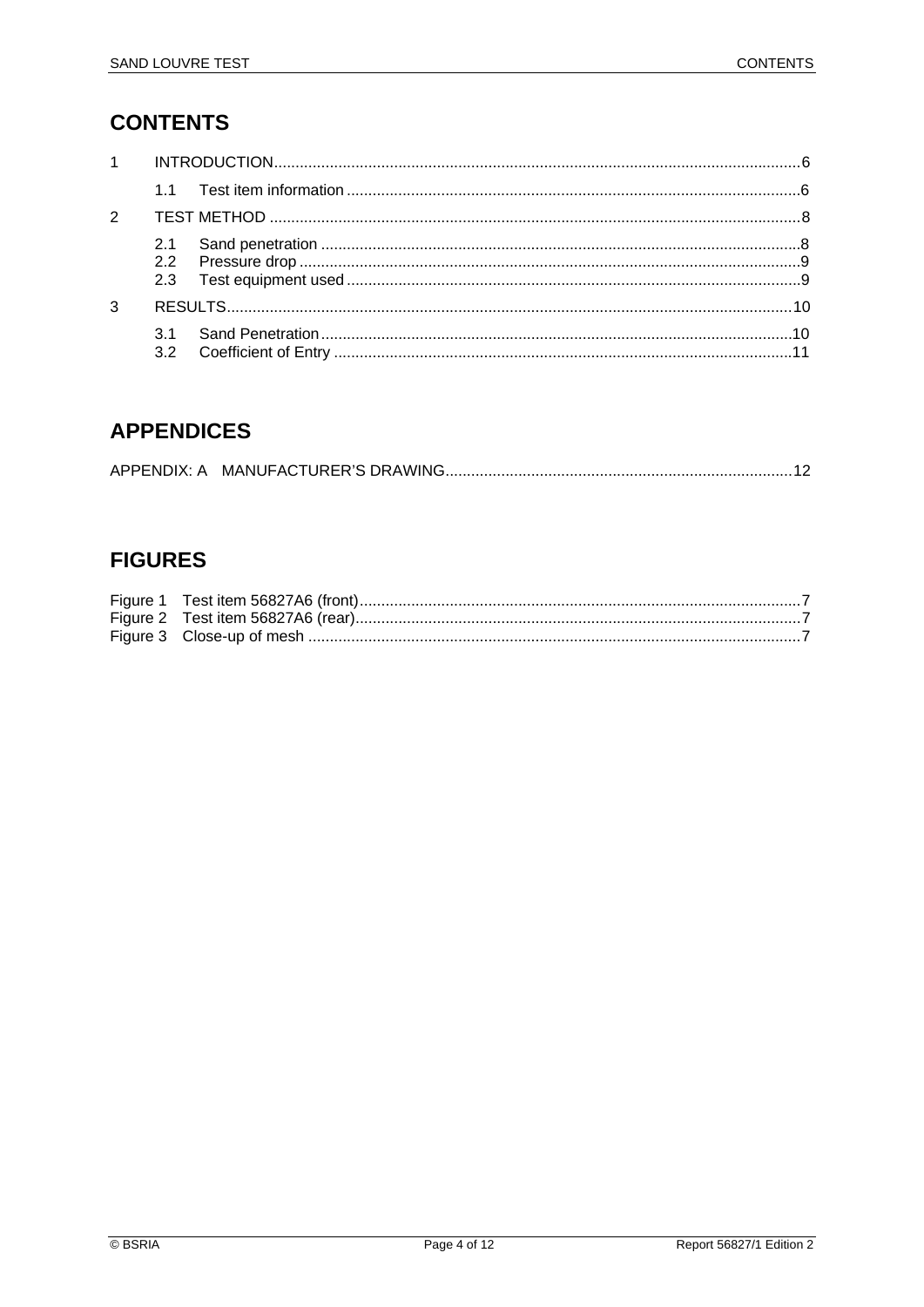## **PREFACE**

This report supersedes Report Number 56827/1 dated 29 January 2013.

The following amendments have been made:

The louvre's model name has been amended by the client from 468V (+ sill) to 468SA.

The client and manufacturer name and address has been amended.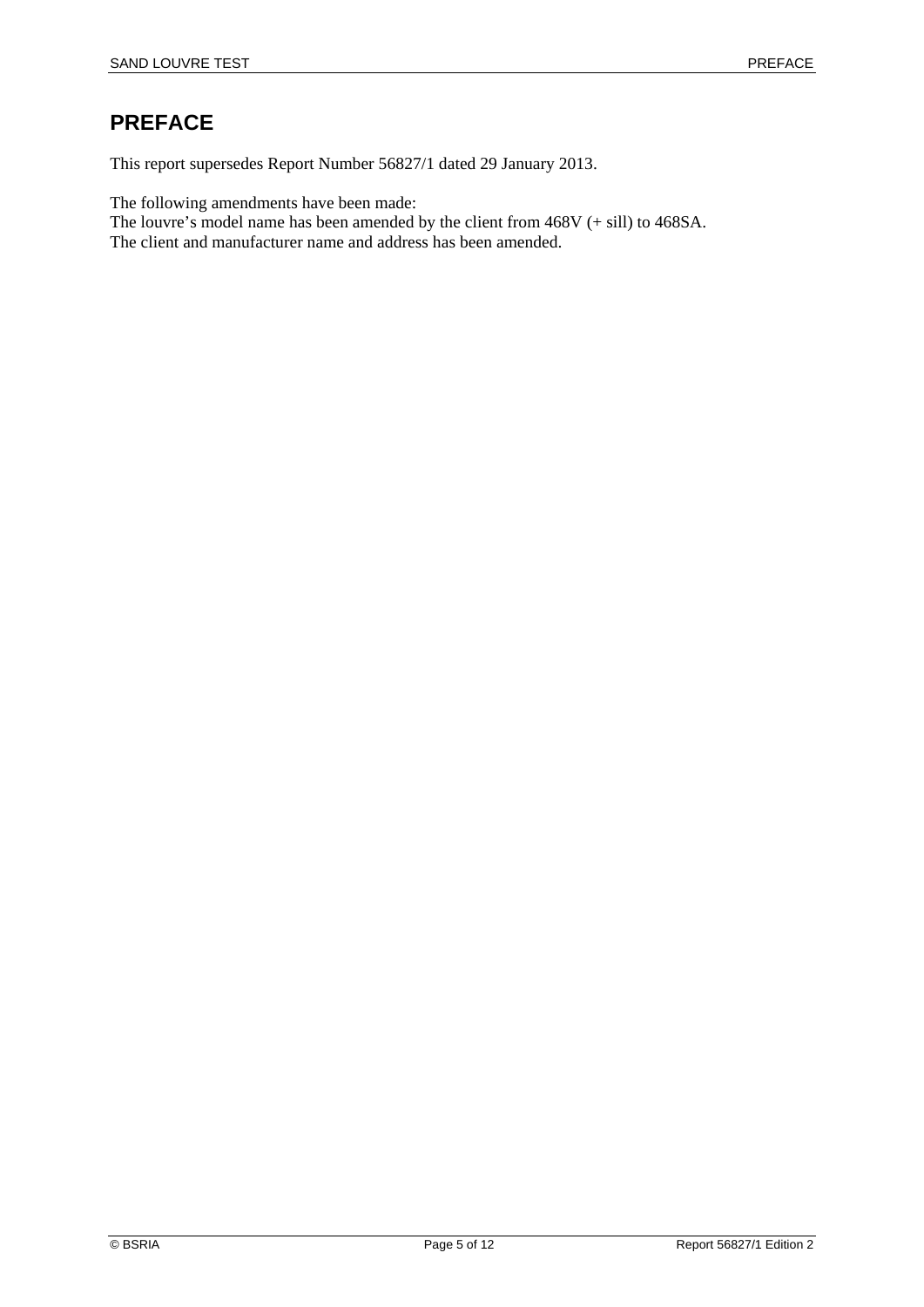## **1 INTRODUCTION**

This report concerns tests conducted on a sand louvre to determine the Sand Penetration and the Pressure Drop versus Airflow Curve, with the associated Coefficient of Entry using the test methods contained within EN 13181 : 2001. The work was commissioned by N.V. Renson Ventilation and was carried out at BSRIA on 5 December 1012 to 28 January 2013, under PO 1220155.

#### **Items received for test**

| <b>Test Item</b> | <b>BSRIA ID</b> |
|------------------|-----------------|
| 468SA            | 56827A6         |

#### **1.1 TEST ITEM INFORMATION**

| Contract                 | 56827                   |
|--------------------------|-------------------------|
| <b>Date</b>              | $5 - 12 - 12$           |
| <b>Manufacturer</b>      | N.V. Renson Ventilation |
| <b>Louvre Model</b>      | 468SA                   |
| <b>Material</b>          | Aluminium               |
| <b>Painted</b>           | <b>No</b>               |
| <b>Blade Height</b>      | 985mm                   |
| <b>Blade Width</b>       | 1020mm                  |
| <b>Blade Depth</b>       | 55mm                    |
| <b>Frame Depth</b>       | 60mm                    |
| No. of Blades            | 12                      |
| <b>Blade Pitch</b>       | 85mm                    |
| <b>Blade Angle</b>       | 90° to the airflow      |
| No. of Banks             | $\overline{c}$          |
| <b>Guard Type</b>        | Insect                  |
| <b>Guard Spacing</b>     | 10 <sub>mm</sub>        |
| <b>Side Channels</b>     | None                    |
| <b>Blade Orientation</b> | Vertical                |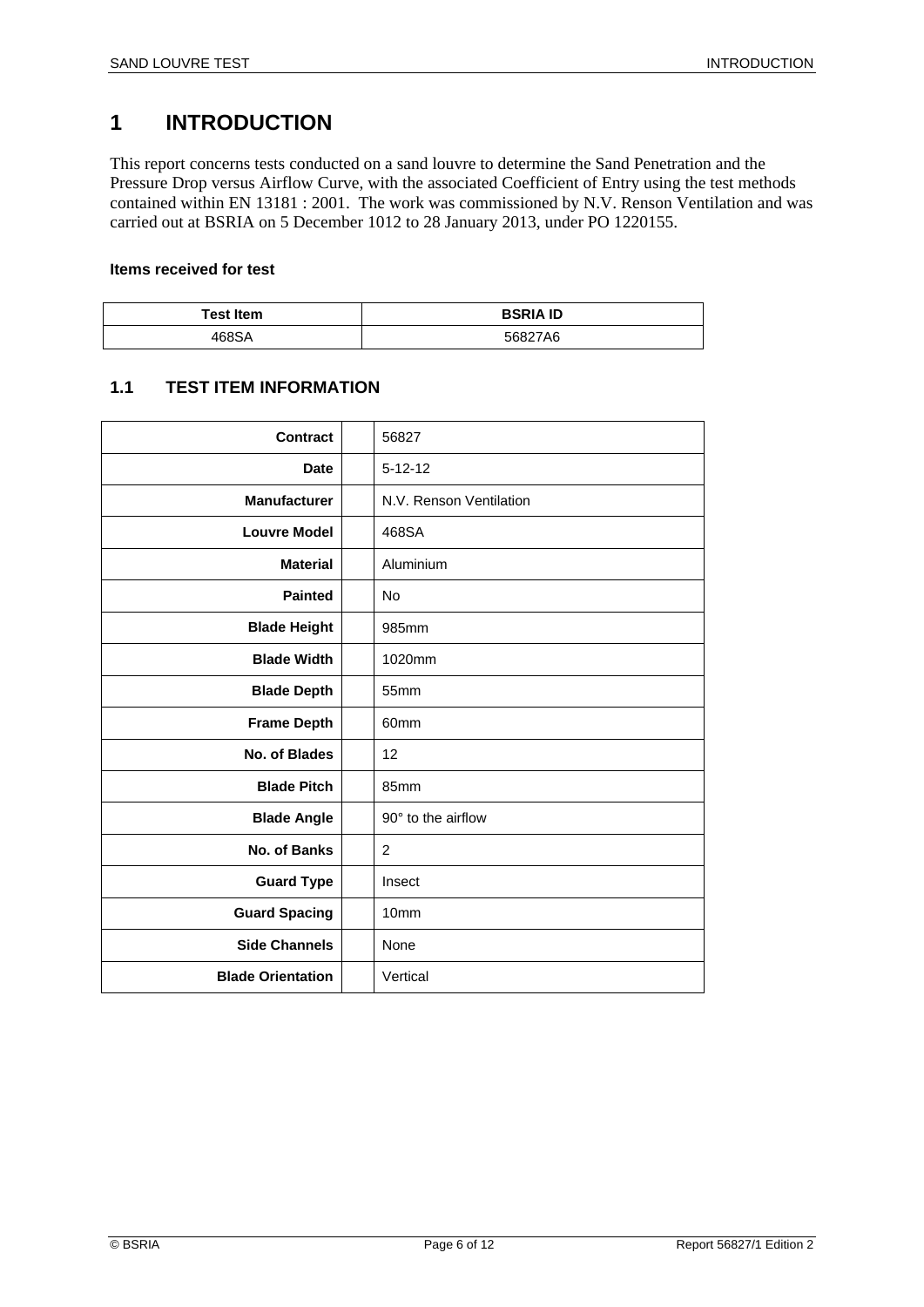**Figure 1 Test item 56827A6 (front)** 



**Figure 2 Test item 56827A6 (rear)** 



**Figure 3 Close-up of mesh** 

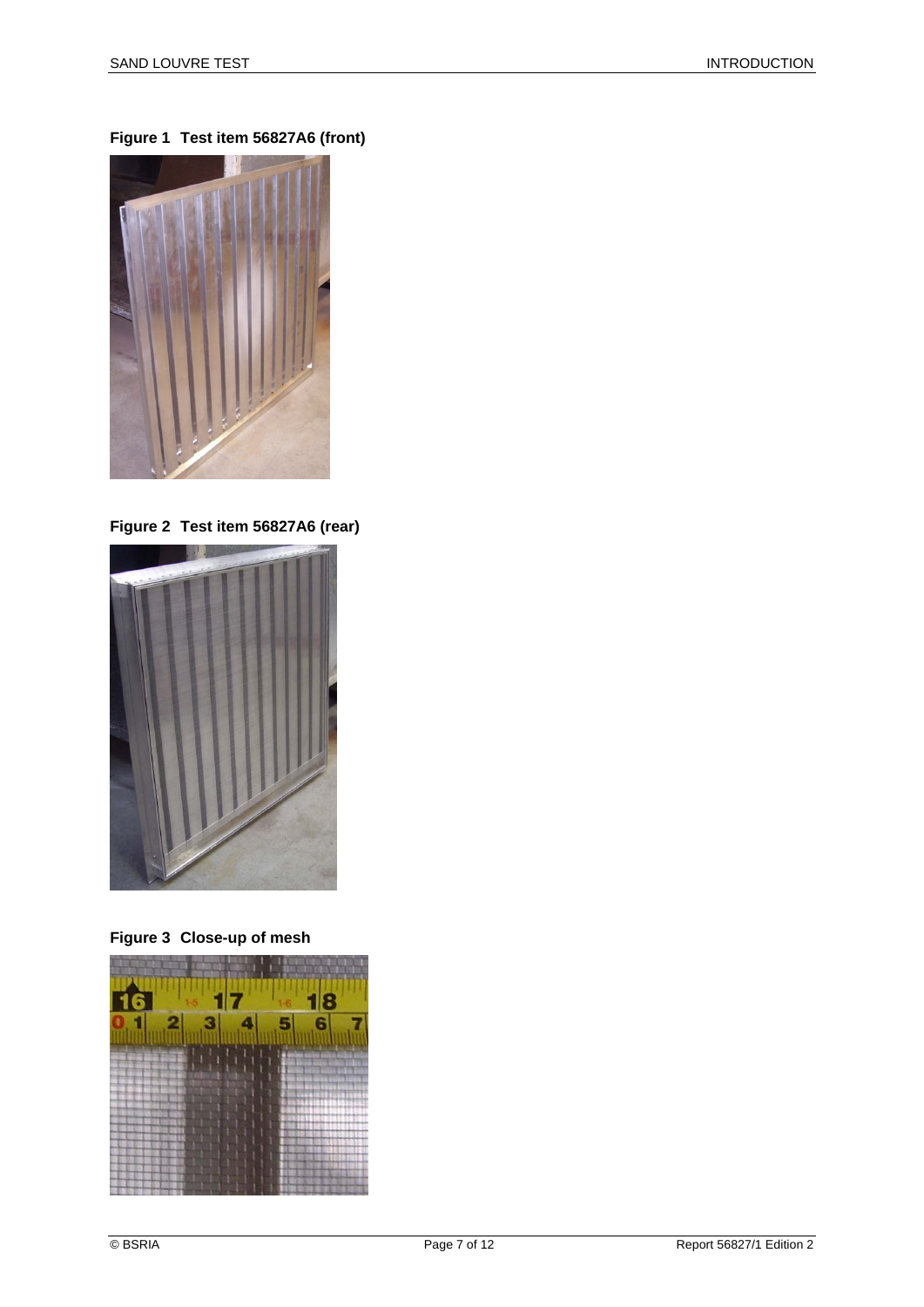### **2 TEST METHOD**

A schematic representation of the rig used during testing



The test comprises of two parts:

#### **2.1 SAND PENETRATION**

The sand louvre is subjected to wind driven sand at an airflow speed of 20 - 25 m/s measured in the injection tube with various sand masses and delivery rates as shown in Table 1 below. In addition to the simulated wind and sand, air is drawn through the louvre at a range of velocities (0, 0.5, 1.3, 2.0, 2.8, and 3.5 m/s, or the maximum achievable). Table 2 shows the graded sand requirements for 1 Kg of standard test sand.

After each sand delivery, the fans are kept running for a further 5 minutes.

The rejected sand in the louvre and in the area in front of it, is collected, weighed and recorded. A range of measurements are taken to give the characteristic curve for the test louvre.

| Airspeed (m/s) | Sand mass (Kg) | Discharge duration (s) |
|----------------|----------------|------------------------|
|                |                | Not timed*             |
| 0.5            |                | 200                    |
| 1.3            |                | 75                     |
| 2.0            |                | 100                    |
| 2.8            |                | 70                     |
| 3.5            |                | 60                     |

**Table 1 Core air velocities, weights or sand and sand discharge durations** 

\* Note: Although 0m/s is not required as a test velocity, it has been included for information purposes. For 0m/s the ventilation fan is turned off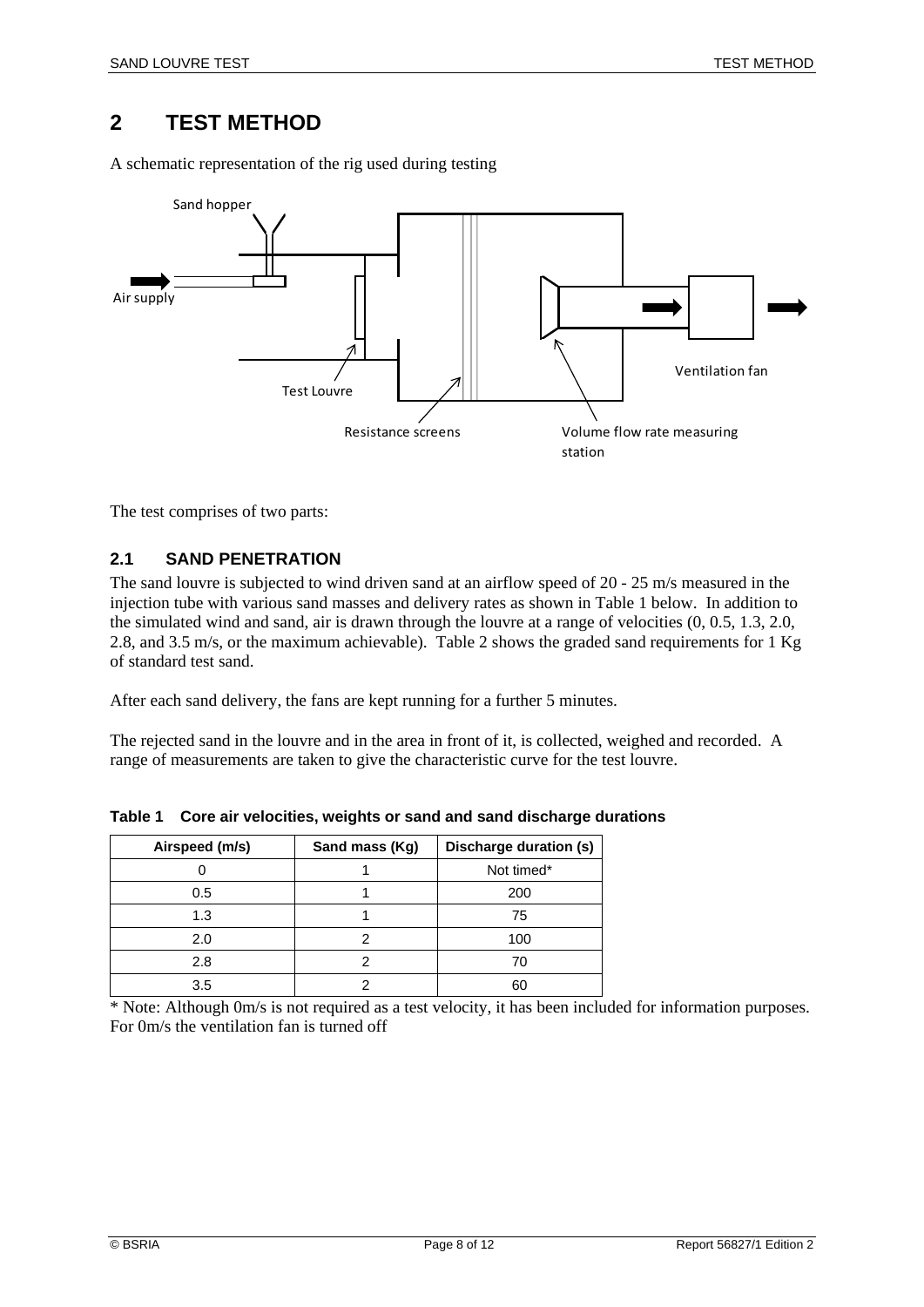| Grade size<br>μm | <b>Mass</b><br>℅ | Mass required for 1kg<br>sample (kg) |
|------------------|------------------|--------------------------------------|
| >699             | 0.5              | 0.005                                |
| 423 to 699       | 3.0              | 0.03                                 |
| 353 to 422       | 12.0             | 0.12                                 |
| 251 to 352       | 30.0             | 0.3                                  |
| 211 to 250       | 20.0             | 0.2                                  |
| 152 to 210       | 27.0             | 0.27                                 |
| 104 to 151       | 6.0              | 0.06                                 |
| 76 to 103        | 1.0              | 0.01                                 |
| ~< 76            | 0.5              | 0.005                                |

#### **Table 2 Standard sand requirements**

#### **2.2 PRESSURE DROP**

For this test, the Aerodynamic Measuring Section (AMS) is separated from the main rig. The louvre is then mounted in the upstream opening of the AMS.

Pressure tappings in the plenum walls of the AMS allow measurement of the static pressure within the plenum during testing. The airflow volume is calculated from the differential pressure at the measuring cones. The plenum has a set of settling screens within to produce even flow through the cones and therefore give accurate reading of the total volume.

By adjusting the fan speed, the total airflow through the system varies and therefore changes the pressure on the louvre under test. A range of measurements are taken to give the characteristic curve for the test louvre.

#### **2.3 TEST EQUIPMENT USED**

| <b>Test equipment</b>  | <b>BSRIA ID</b> |
|------------------------|-----------------|
| Airflow cones          | 364             |
| Micromanometer         | 502             |
| Scales                 | 149             |
| Sand injection nozzles | 1235 - 1239     |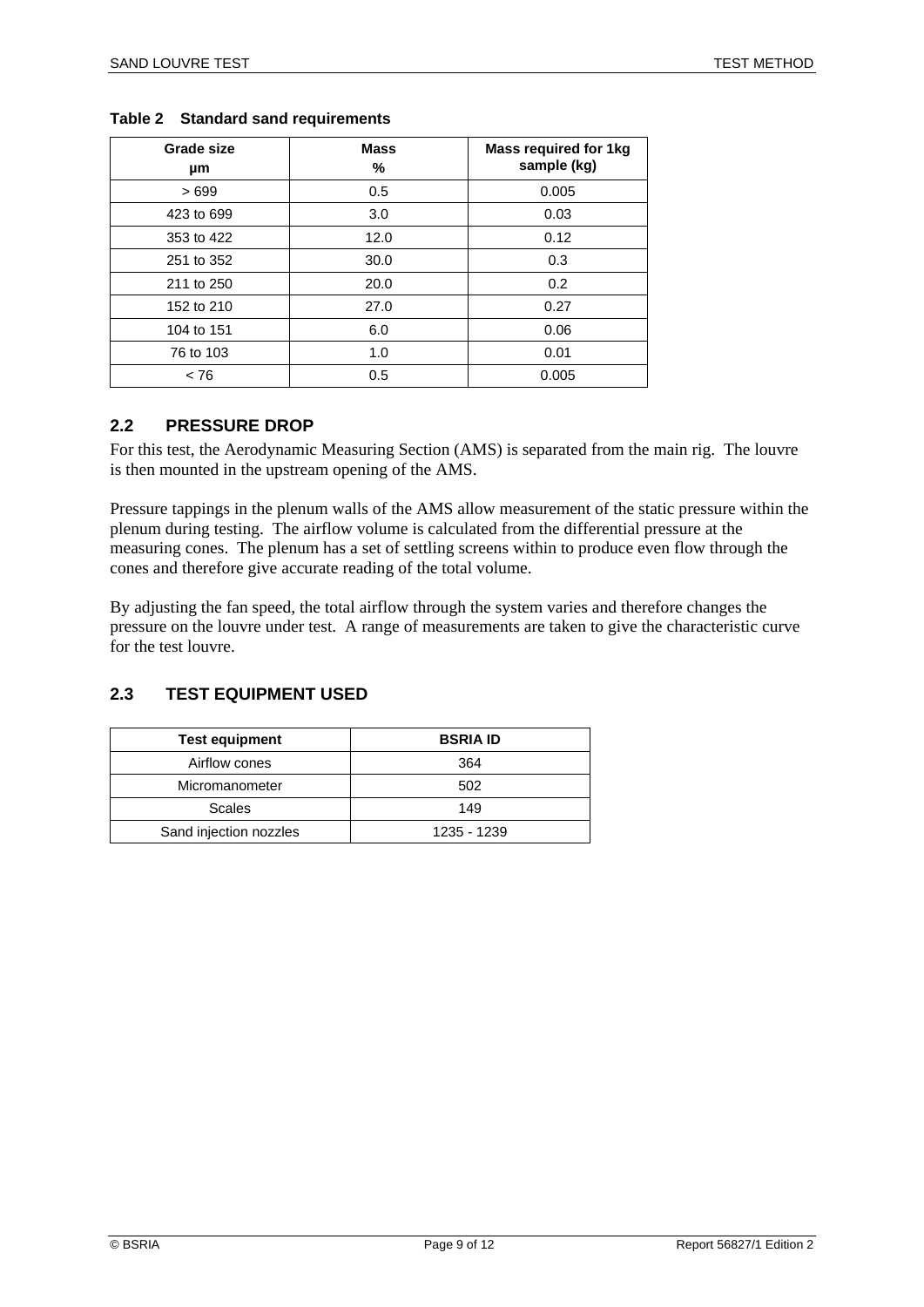#### **3.1 SAND PENETRATION**

MANUFACTURER N.V. Renson Ventilation Date 05/12/2012 MODEL 468SA Contract 56827

| louvre height | 985 mm      |
|---------------|-------------|
| louvre width  | $1020$ mm   |
| louvre area   | 1.005 $m^2$ |

|         | <b>VENTILATION RATE</b> | <b>SAND MASS</b> |          |                      |
|---------|-------------------------|------------------|----------|----------------------|
| Volume  | Velocity                | Injected         | Rejected | <b>Effectiveness</b> |
| $m^3/s$ | m/s                     | kg               | kg       |                      |
|         |                         |                  |          |                      |
| 0.00    | 0.00                    | 1.00             | 0.97     | 97%                  |
| 0.50    | 0.50                    | 1.00             | 0.94     | 94%                  |
| 1.31    | 1.30                    | 1.00             | 0.61     | 61%                  |
| 2.01    | 2.00                    | 2.00             | 0.61     | 31%                  |
| 2.81    | 2.80                    | 2.00             | 0.36     | 18%                  |
|         |                         |                  |          |                      |
|         |                         |                  |          |                      |
|         |                         |                  |          |                      |

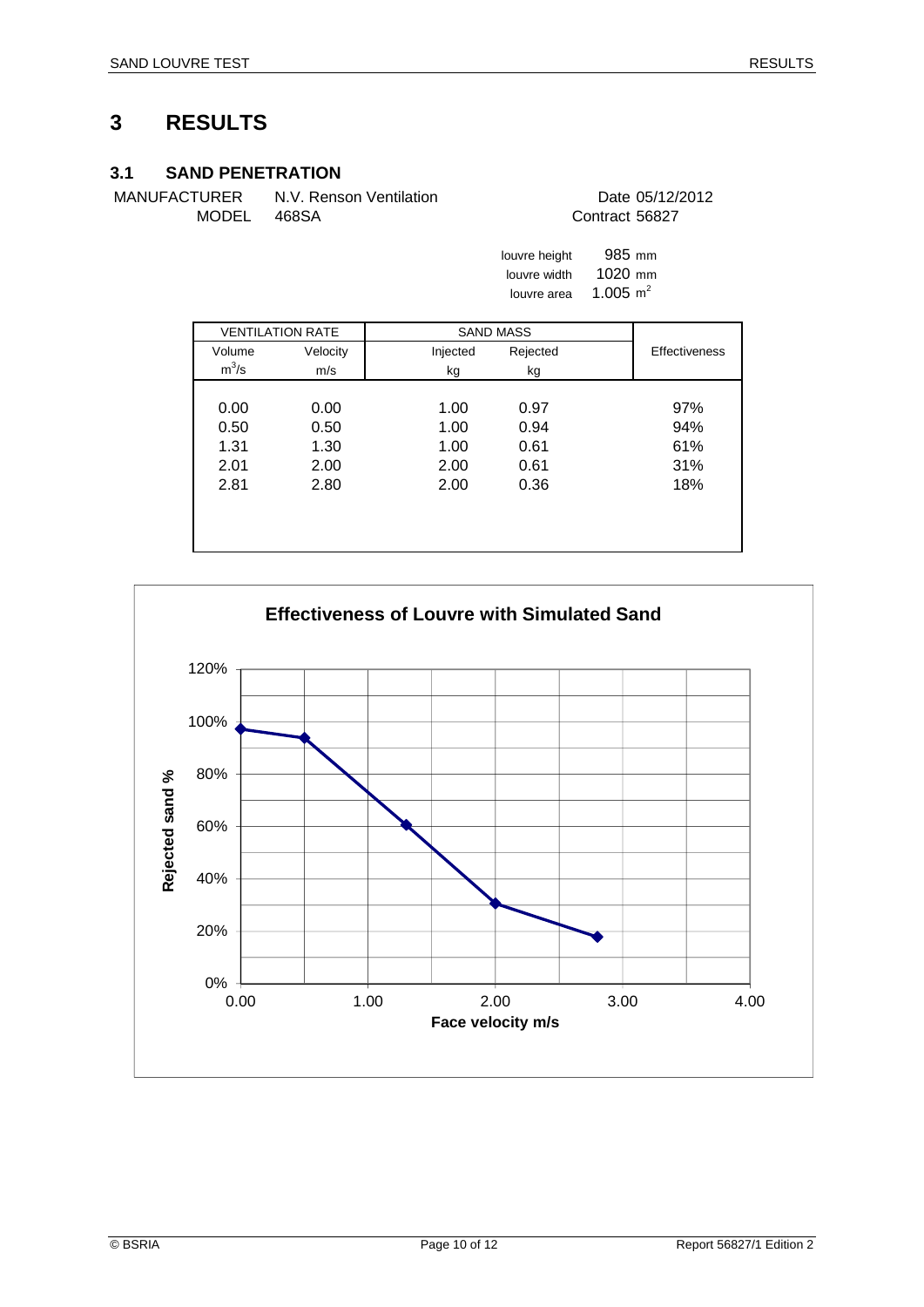#### **3.2 COEFFICIENT OF ENTRY**

| <b>MODEL</b>            | 468SA |  |  |
|-------------------------|-------|--|--|
| air temperature 14.3 °C |       |  |  |

| MANUFACTURER              | N.V. Renson Ventilation |               | Date 16/10/2012 |  |
|---------------------------|-------------------------|---------------|-----------------|--|
| MODEL                     | 468SA                   |               | Contract 56827  |  |
| air temperature $14.3$ °C |                         | louvre height | 985 mm          |  |

air density  $1.195 \text{ kg/m}^3$  louvre area

barometer 989.6 mbar louvre width  $1020 \text{ mm}$ <br>air density 1.195 kg/m<sup>3</sup> louvre area louvre area louvre 1.005 m<sup>2</sup>

|           | louvre face velocity | air flow rate |                   |             |
|-----------|----------------------|---------------|-------------------|-------------|
| louvre pd |                      | test          | theoretical       | coefficient |
| Pascals   | m/s                  | $m^3/s$       | $m^3/s$           | $C_{\rm e}$ |
|           |                      |               |                   |             |
| 50.2      | 0.88                 | 0.879         | 9.211             | 0.095       |
| 124.7     | 1.37                 | 1.373         | 14.517            | 0.095       |
| 193.2     | 1.68                 | 1.684         | 18.070            | 0.093       |
| 266.1     | 1.95                 | 1.962         | 21.207            | 0.093       |
| 333.2     | 2.18                 | 2.194         | 23.730            | 0.092       |
| 402.1     | 2.38                 | 2.392         | 26.069            | 0.092       |
| 484.2     | 2.62                 | 2.636         | 28.606            | 0.092       |
|           |                      |               |                   |             |
|           |                      |               |                   |             |
|           |                      |               |                   |             |
|           |                      |               |                   |             |
|           |                      |               | mean $C_{\alpha}$ | 0.093       |
|           |                      |               | Class             | 4           |